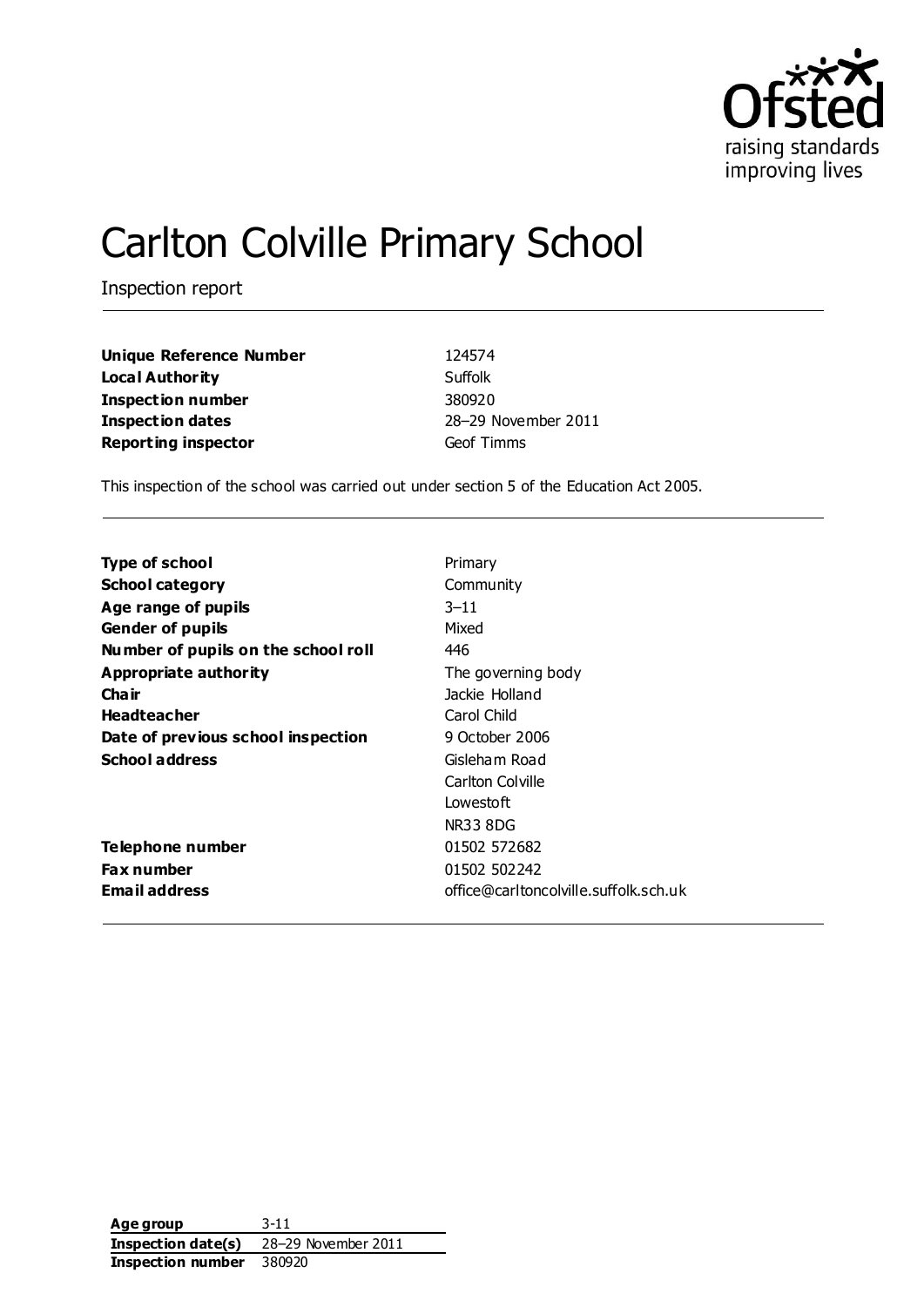The Office for Standards in Education, Children's Services and Skills (Ofsted) regulates and inspects to achieve excellence in the care of children and young people, and in education and skills for learners of all ages. It regulates and inspects childcare and children's social care, and inspects the Children and Family Court Advisory Support Service (Cafcass), schools, colleges, initial teacher training, work-based learning and skills training, adult and community learning, and education and training in prisons and other secure establishments. It assesses council children's services, and inspects services for looked after children, safeguarding and child protection.

Further copies of this report are obtainable from the school. Under the Education Act 2005, the school must provide a copy of this report free of charge to certain categories of people. A charge not exceeding the full cost of reproduction may be made for any other copies supplied.

If you would like a copy of this document in a different format, such as large print or Braille, please telephone 0300 123 4234, or email enquiries@ofsted.gov.uk.

You may copy all or parts of this document for non-commercial educational purposes, as long as you give details of the source and date of publication and do not alter the information in any way.

To receive regular email alerts about new publications, including survey reports and school inspection reports, please visit our website and go to 'Subscribe'.

Piccadilly Gate Store St **Manchester** M1 2WD

T: 0300 123 4234 Textphone: 0161 618 8524 E: enquiries@ofsted.gov.uk W: www.ofsted.gov.uk

Ofsted

© Crown copyright 2011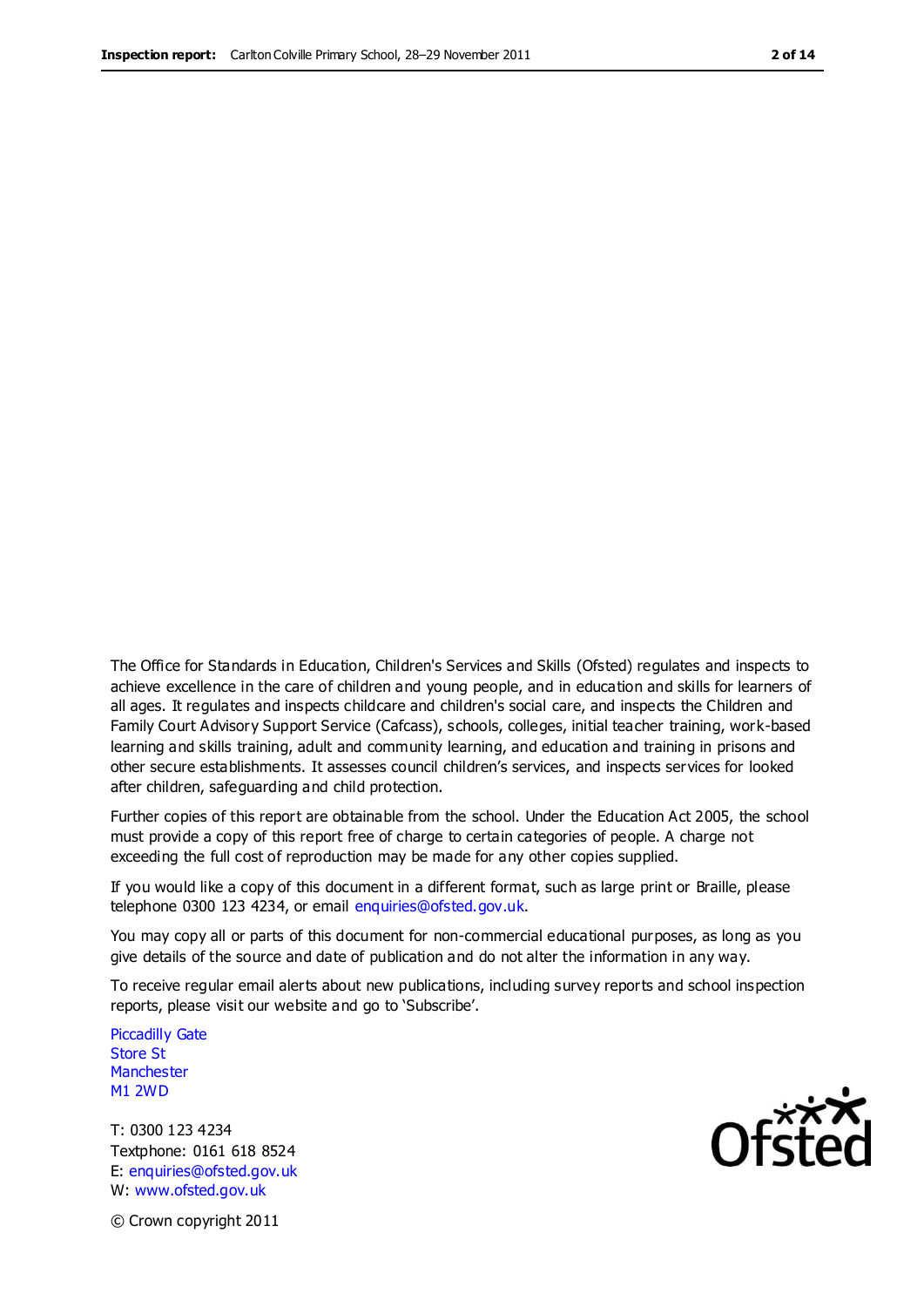# **Introduction**

This inspection was carried out by 4 additional inspectors. They observed 27 lessons taught by 15 teachers. Inspectors held meetings with staff, pupils and members of the governing body. They observed the school's work, and looked at a range of planning documents, assessment information and policies. In addition, 153 questionnaires from parents and carers were scrutinised.

The inspection team reviewed many aspects of the school's work. It looked in detail at a number of key areas.

- How well has the school maintained the progress and attainment in Key Stage 2 as the school has grown?
- What has the school done to raise attainment in mathematics since the last inspection?
- $\blacksquare$  How well has the school maintained its strengths during the change of status and expansion to two sites?
- What is the impact on learning of the school's creative curriculum?

## **Information about the school**

This is a larger than average-sized primary school. It became an all-through primary school at the start of the term in which the inspection was held and is temporarily occupying two sites. The proportion of pupils known to be eligible for free school meals is below average. The vast majority of the pupils are White British. There is a very small proportion of pupils from other ethnic backgrounds, very few of whom speak English as an additional language. The proportion of pupils with special educational needs and/or disabilities, including those with a statement of special educational needs entitling them to extra support, is below average. Their main learning needs are speech, language and communication. The school has Healthy Schools status, an Activemark award and a Football Association Charter Mark.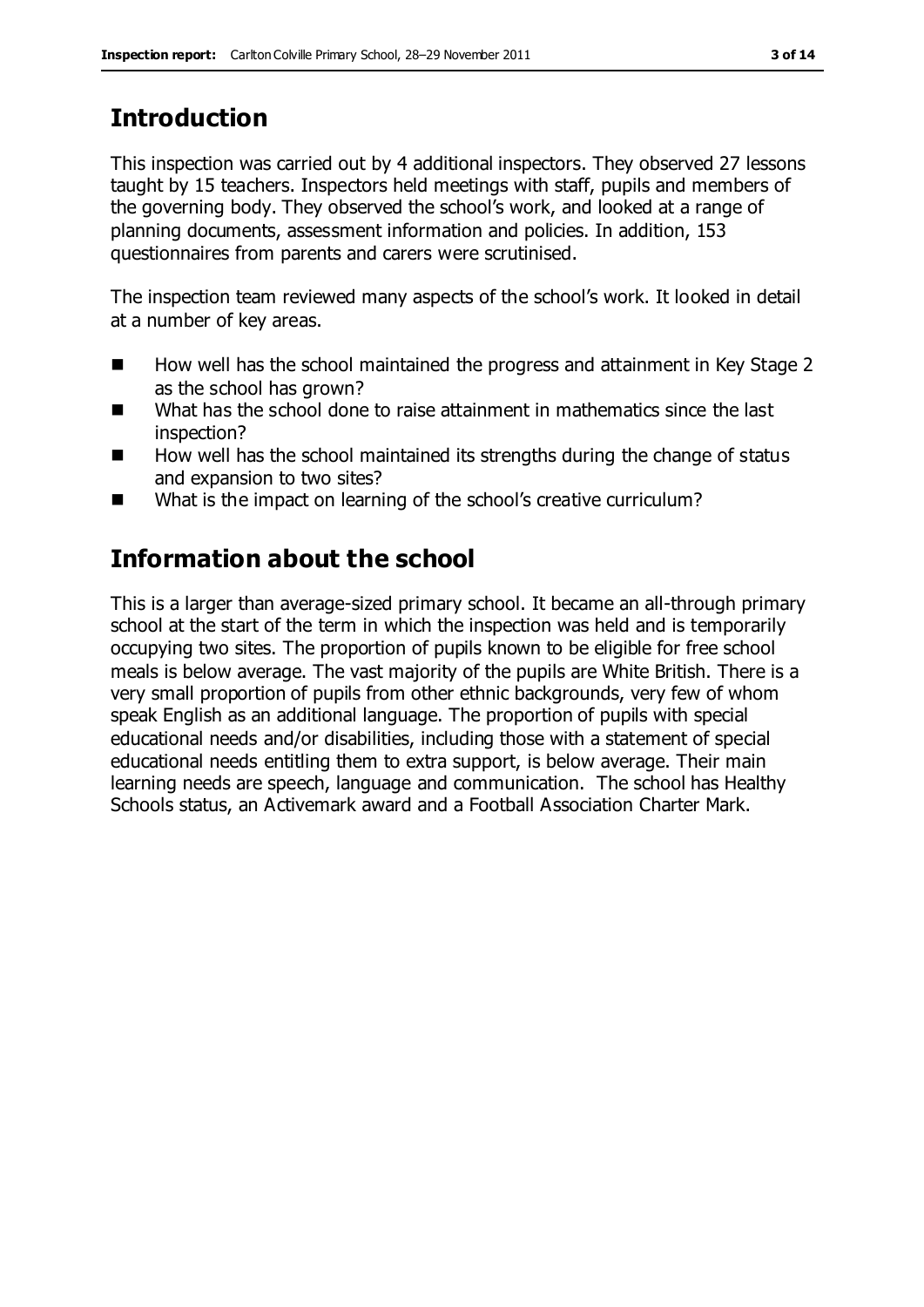## **Inspection judgements**

| Overall effectiveness: how good is the school?  |  |
|-------------------------------------------------|--|
| The school's capacity for sustained improvement |  |

## **Main findings**

This outstanding school has maintained and built on the strengths recognised at its last inspection. This has been the case even through its change of status from a First to a primary school, and as it has begun the move to its new site. The excellent leadership demonstrated by the headteacher, and the vision shared by all staff and the governing body which permeates throughout the school, has been a major factor in the school's success. Consistently exceptionally high standards, based on an outstanding and imaginative curriculum and very strong teaching and learning, are helping prepare the pupils very well for the next stage in their education. Having managed this through the recent significant changes to the school is a clear indication that the school has an outstanding capacity to maintain the positive aspects of its work and build on them even further as its full primary status is consolidated.

Attainment in reading, writing and mathematics is consistently high. The exceptionally high standards the pupils previously achieved, from their broadly typical attainment on entry to the school, at the end of Year 2 and Year 4 are being built on through Years 5 and 6. Assessment data from the school's tracking shows that Year 6 pupils are on track to achieve high standards at the end of the year. In mathematics, which was a weaker subject in the past, the school has worked hard and successfully to raise standards and a good number of the current Year 6 pupils are already working at the higher levels. This has been achieved through staff training, rigorous tracking of pupils and some special mathematics themed activities involving parents and carers.

The exceptional learning and progress is the result of outstanding teaching over time. The school has had to expand as it has changed status and this has meant new staff with a range of different experiences joining the team. This process has been exceptionally well managed by the senior staff but, even so, a few minor inconsistencies remain. These are evident, for example, in the way work is matched to all pupils' abilities and in the feedback given to them so that they know what their next steps in learning should be. Pupils' learning is helped by their outstanding behaviour and above average attendance. They have an excellent understanding of how to keep themselves healthy and safe. This is supported by the school's excellent procedures for safeguarding and by the parents and carers, with all of those responding to the inspection questionnaire agreeing that the school keeps their children safe.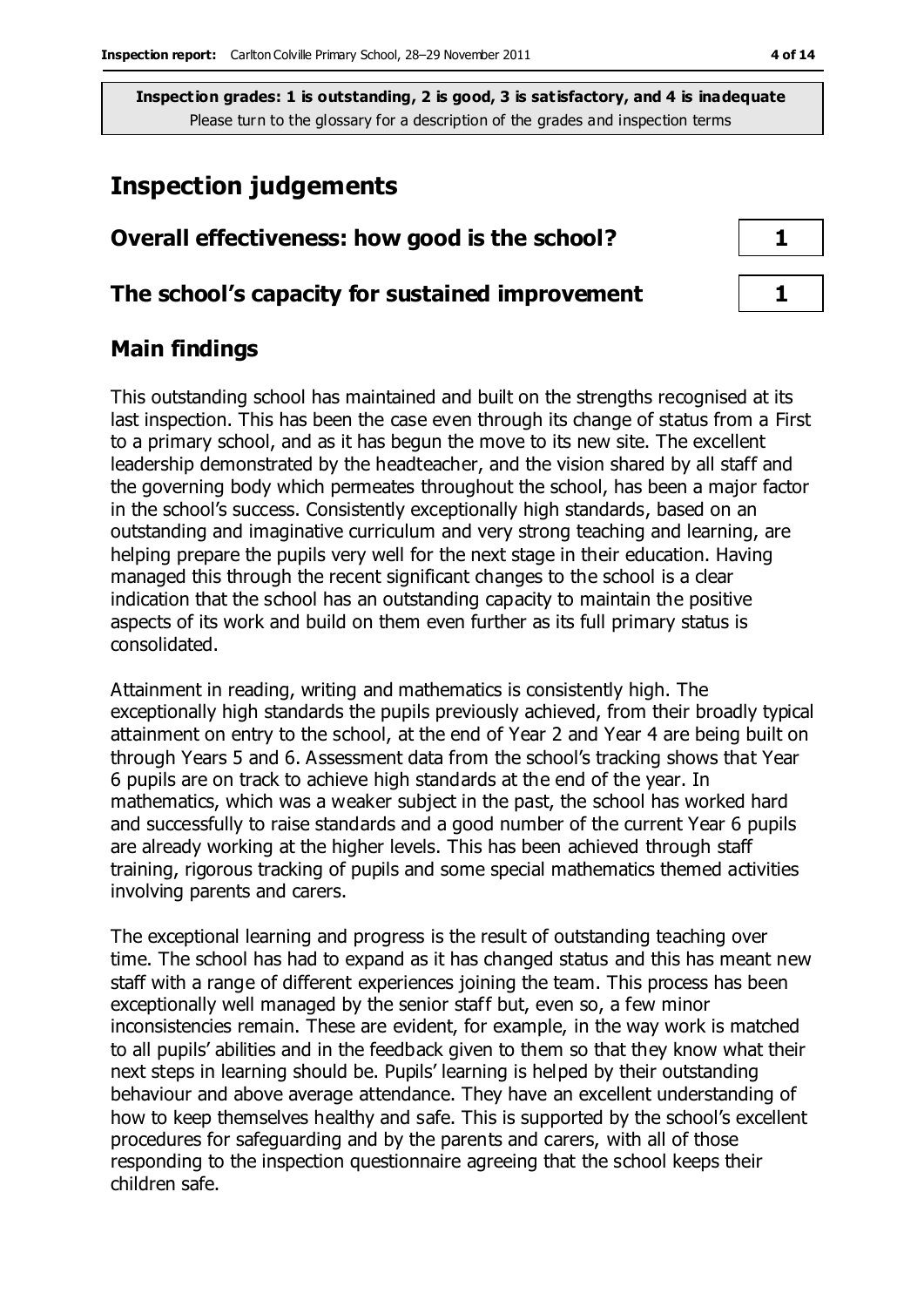The school's vision that 'what we learn with pleasure we never forget' is evident throughout the way the school is run. Through a very significant time of change, the leadership has been robust in maintaining high expectations of everybody involved and the success of this is evident as all adults say they are proud to be a member of staff at the school. Excellent links with parents and carers, and with many different external agencies, support the outstanding curriculum and the high quality care, guidance and support provided for all pupils. Interventions are successful, whether supporting those who find learning more difficult or those who find learning easy and need further challenge. The governing body has an excellent and accurate picture of the school's strengths and future developments, and they have ensured the success of the school has been maintained even through the difficulties of temporarily working on two sites. The outdoor learning provision, especially for the children in the Early Years Foundation Stage, is currently underdeveloped, although this is due to be addressed as the move to the new school evolves.

## **What does the school need to do to improve further?**

- Spread the excellent teaching and learning that exists through the induction and professional development of new staff, with particular efforts to:
	- ensure the work provided for pupils is consistently matched to their prior attainment
	- ensure that the feedback provided for pupils helps them clearly understand the next steps in their learning.
- Ensure the planned move to the new building is a smooth transition and that effective planning ensures the best learning opportunities in the newly developed outdoor areas.

## **Outcomes for individuals and groups of pupils 1**

Pupils' learning and progress is outstanding and they make excellent gains in their learning as they move through the school. From broadly expected skills and experiences for their age when they join the Nursery, they make good progress to the end of the Reception Year and are ready to build on this as they join Key Stage 1. In Years 1 and 2, pupils make excellent progress in all subjects, especially mathematics where small group work to extend and challenge the more-able pupils is proving very successful in helping them to achieve high standards. In one excellent session, for example, pupils solved problems with more than one step and a major strength observed was their willingness and ability to self-correct when they saw an error in their work. In Key Stage 2, these excellent basic skills are built on further and develop to secure high quality outcomes. Writing standards are of very high quality, as shown in the poetry writing in Year 6, evoking a Victorian autumn. There are no differences in the long-term attainment of different groups of pupils and all pupils make exceptional progress.

The high level of basic skills means pupils are exceptionally well prepared for the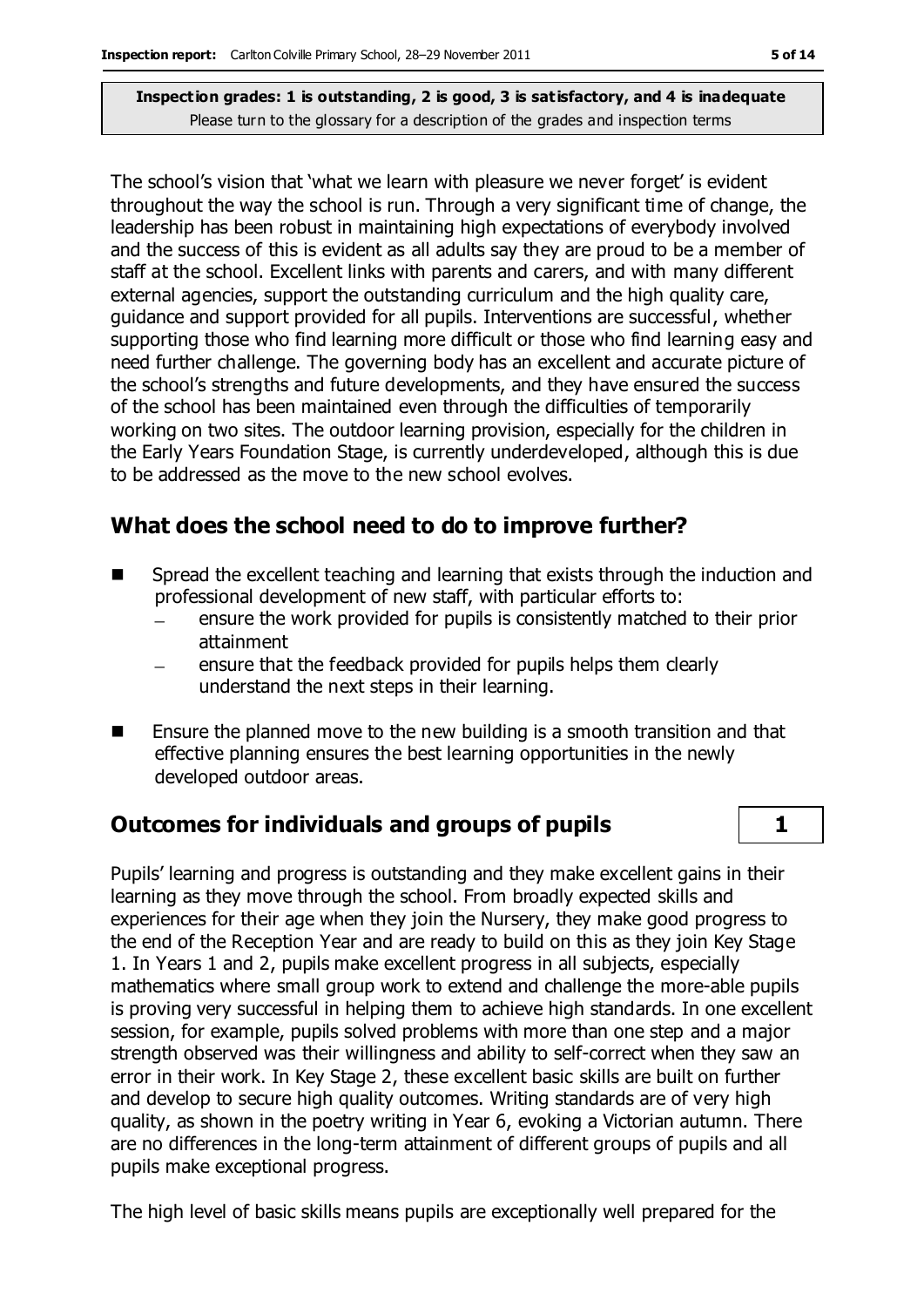next stage in their education. They make a good contribution to the school through a range of responsibilities and a highly effective school council. A wider view is encouraged through a good range of charity work, such as a link with a school in Ghana. Good spiritual, moral, social and cultural development is promoted through the curriculum. A strength of this area is the work done to help pupils understand a range of eco issues. Pupils can talk knowledgeably about how to stay healthy through regular exercise and healthy eating and drinking. They feel safe in school as they have an excellent and mature understanding of how to deal with any bullying should it occur.

#### These are the grades for pupils' outcomes

| Pupils' achievement and the extent to which they enjoy their learning                                                     |                          |
|---------------------------------------------------------------------------------------------------------------------------|--------------------------|
| Taking into account:                                                                                                      |                          |
| Pupils' attainment <sup>1</sup>                                                                                           | 1                        |
| The quality of pupils' learning and their progress                                                                        | 1                        |
| The quality of learning for pupils with special educational needs and/or disabilities<br>and their progress               | 1                        |
| The extent to which pupils feel safe                                                                                      | 1                        |
| Pupils' behaviour                                                                                                         | 1                        |
| The extent to which pupils adopt healthy lifestyles                                                                       | 1                        |
| The extent to which pupils contribute to the school and wider community                                                   | $\overline{\mathbf{2}}$  |
| The extent to which pupils develop workplace and other skills that will<br>contribute to their future economic well-being |                          |
| Taking into account:                                                                                                      |                          |
| Pupils' attendance <sup>1</sup>                                                                                           | $\overline{\phantom{a}}$ |
| The extent of pupils' spiritual, moral, social and cultural development                                                   | 2                        |

## **How effective is the provision?**

The outstanding quality of teaching and learning has been consistent over recent years. The school is successfully expanding and introducing a number of new staff, some with middle school backgrounds and others at the start of their careers. Because of this there remains a need, even though the teaching is of high quality, to ensure that the excellent practice that does exist is shared, and to give teachers opportunities to learn from each other. Excellent planning ensures that all pupils' needs are usually met, although at times the most able are not provided with sufficiently challenging tasks. The school has developed a good marking and feedback policy but this is not yet consistently applied when helping pupils understand what they need to do to reach the next level. Relationships between staff and pupils are excellent and this ensures pupils have the confidence to take a full part in lessons. They willingly answer questions and join in activities with clear

 $\overline{a}$ <sup>1</sup> The grades for attainment and attendance are: 1 is high; 2 is above average; 3 is broadly average; and 4 is low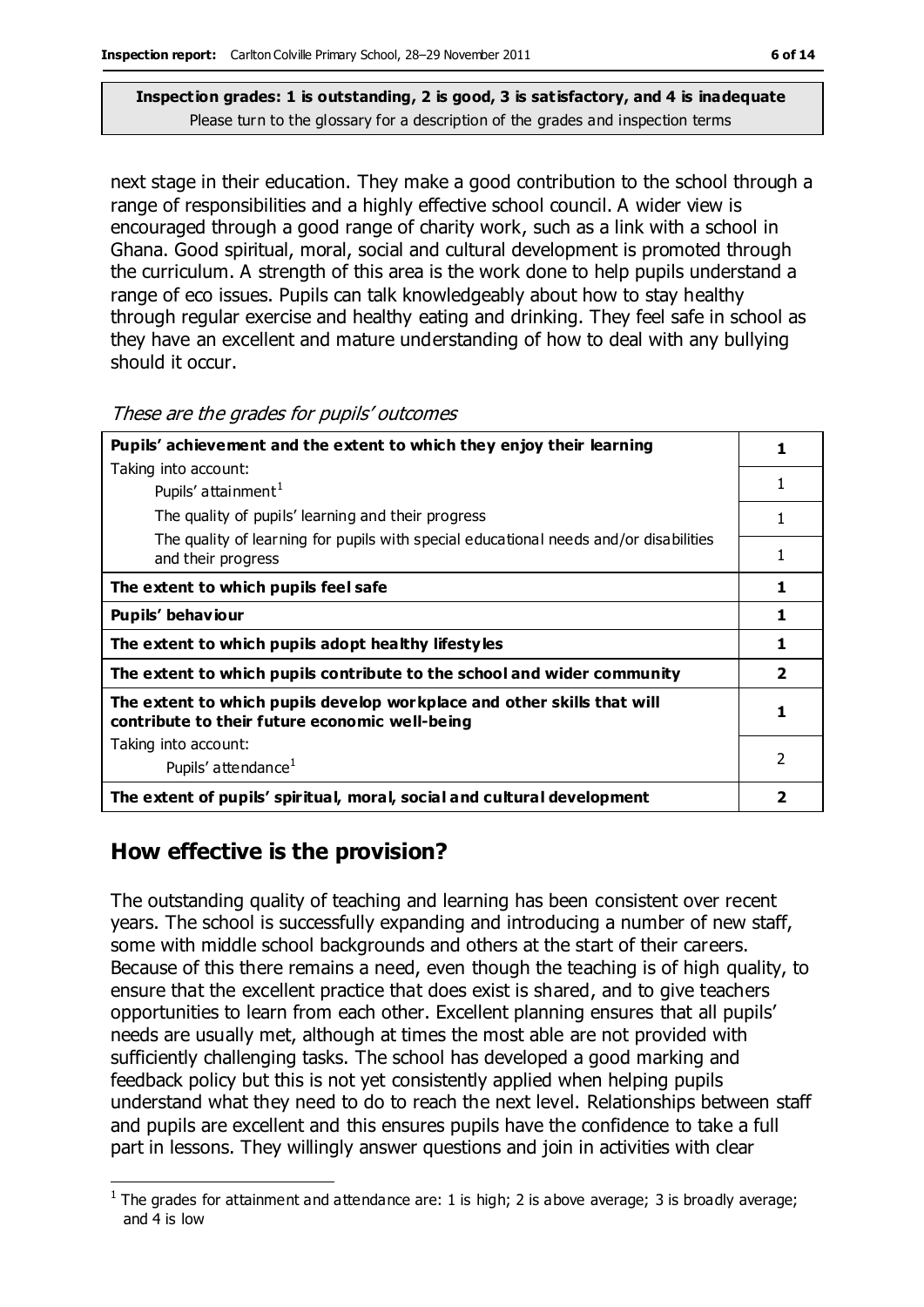pleasure and enjoyment. They are well supported by high quality teaching assistants.

The school has developed an outstanding creative curriculum that is often used as an exemplar by other schools. It has very effective and imaginative links between subjects that make the learning of skills more meaningful to pupils. For example, in a Year 1 topic about festivals, very good activities promoted an understanding of light and fire through the Great Fire of London, fireworks and investigations of a range of light sources. The excellent quality of care, guidance and support has been maintained since the last inspection. This supports the learning of all pupils, especially those facing more challenging circumstances or who have special educational needs and/or disabilities. Pupils' individual needs are well tracked and interventions put in place as necessary. The school has developed its own nurture provision to support any pupils with behavioural or emotional needs, and this is very successful in helping them to make excellent progress personally and academically. The governing body are also responsible for the successful breakfast club run on both sites.

These are the grades for the quality of provision

| The quality of teaching                                                                                    |  |
|------------------------------------------------------------------------------------------------------------|--|
| Taking into account:                                                                                       |  |
| The use of assessment to support learning                                                                  |  |
| The extent to which the curriculum meets pupils' needs, including, where<br>relevant, through partnerships |  |
| The effectiveness of care, guidance and support                                                            |  |

## **How effective are leadership and management?**

Outstanding leadership is ensuring that, during what could be a very disruptive time with significant changes to the school and the buildings, learning and progress are not affected. The headteacher and senior leadership team have a very clear and ambitious vision for the future of the school. Very effective recruitment has ensured that subject leadership is excellent. Those staff responsible for a subject or aspect of the school monitor and evaluate its progress in line with the priorities in the school development plan. The whole school community has been imbued with an excitement about the future for the school as it moves to the new building. The leadership has worked hard to maintain the existing excellent standards and quality of provision as the school has grown. Staff have been helped by an outstanding governing body who monitor the work of the school very closely and thus have the information needed to question, challenge and support all aspects of its work. The staff work very hard to ensure no pupils are discriminated against or are unable to access any aspect of the curriculum. The school promotes pupils' good understanding of community cohesion through a range of activities, including links with a school in Africa and many cultural and creative aspects of the excellent curriculum. The school is aware that more remains to be done to help pupils understand more about the diversity within our country. Safeguarding has had a high profile during the school's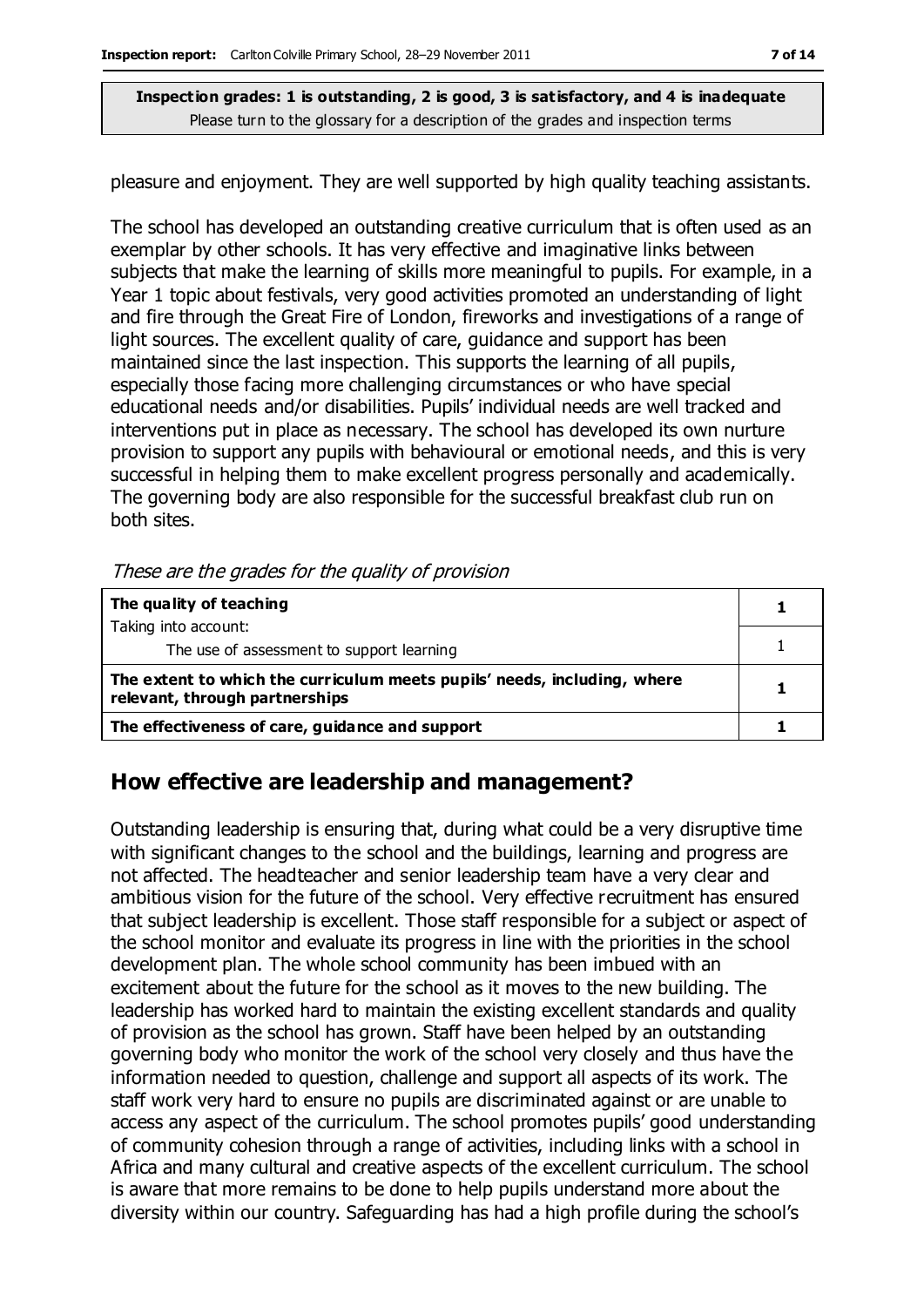expansion and a major impact on the safe use of the two sites. This has been done exceptionally well, and school procedures have been taken up and praised by other agencies.

These are the grades for leadership and management

| The effectiveness of leadership and management in embedding ambition and<br>driving improvement                                                                     |                |
|---------------------------------------------------------------------------------------------------------------------------------------------------------------------|----------------|
| Taking into account:                                                                                                                                                |                |
| The leadership and management of teaching and learning                                                                                                              |                |
| The effectiveness of the governing body in challenging and supporting the<br>school so that weaknesses are tackled decisively and statutory responsibilities<br>met | 1              |
| The effectiveness of the school's engagement with parents and carers                                                                                                |                |
| The effectiveness of partnerships in promoting learning and well-being                                                                                              |                |
| The effectiveness with which the school promotes equality of opportunity and<br>tackles discrimination                                                              |                |
| The effectiveness of safeguarding procedures                                                                                                                        | 1              |
| The effectiveness with which the school promotes community cohesion                                                                                                 | $\overline{2}$ |
| The effectiveness with which the school deploys resources to achieve value for<br>money                                                                             | 1              |

## **Early Years Foundation Stage**

The good provision in the Early Years Foundation Stage ensures that children settle quickly into school life and make good progress from their starting points. Arrangements for children starting at the school, newly altered to ensure all children start in September, have been adapted well and some good links with parents, carers and home have been created. The Nursery is well staffed and resourced, and children have many opportunities to follow their interests and select activities they wish to pursue. In addition, adult-led activities, such as the creative work in preparation for Christmas, are also used well to promote mathematical development through counting, shapes and colour work. In the Reception classes, children are given good opportunities to build on these mathematical skills through counting games and rhymes, and activities to teach early addition and subtraction skills. However, the difficulties created by the lack of a suitable outdoor area for Reception means some learning opportunities are limited until the planned improvements at the new building are put into place. Staff observe children's progress in some detail and their observations, samples of work and photographic evidence are entered into the very good 'learning journeys'. These provide staff, parents and carers with an excellent record of the children's learning. Parents and carers also have an opportunity to contribute to these by providing examples of work and evidence of learning done at home. Children's progress is tracked carefully and any gaps in their experiences are filled through individual planning.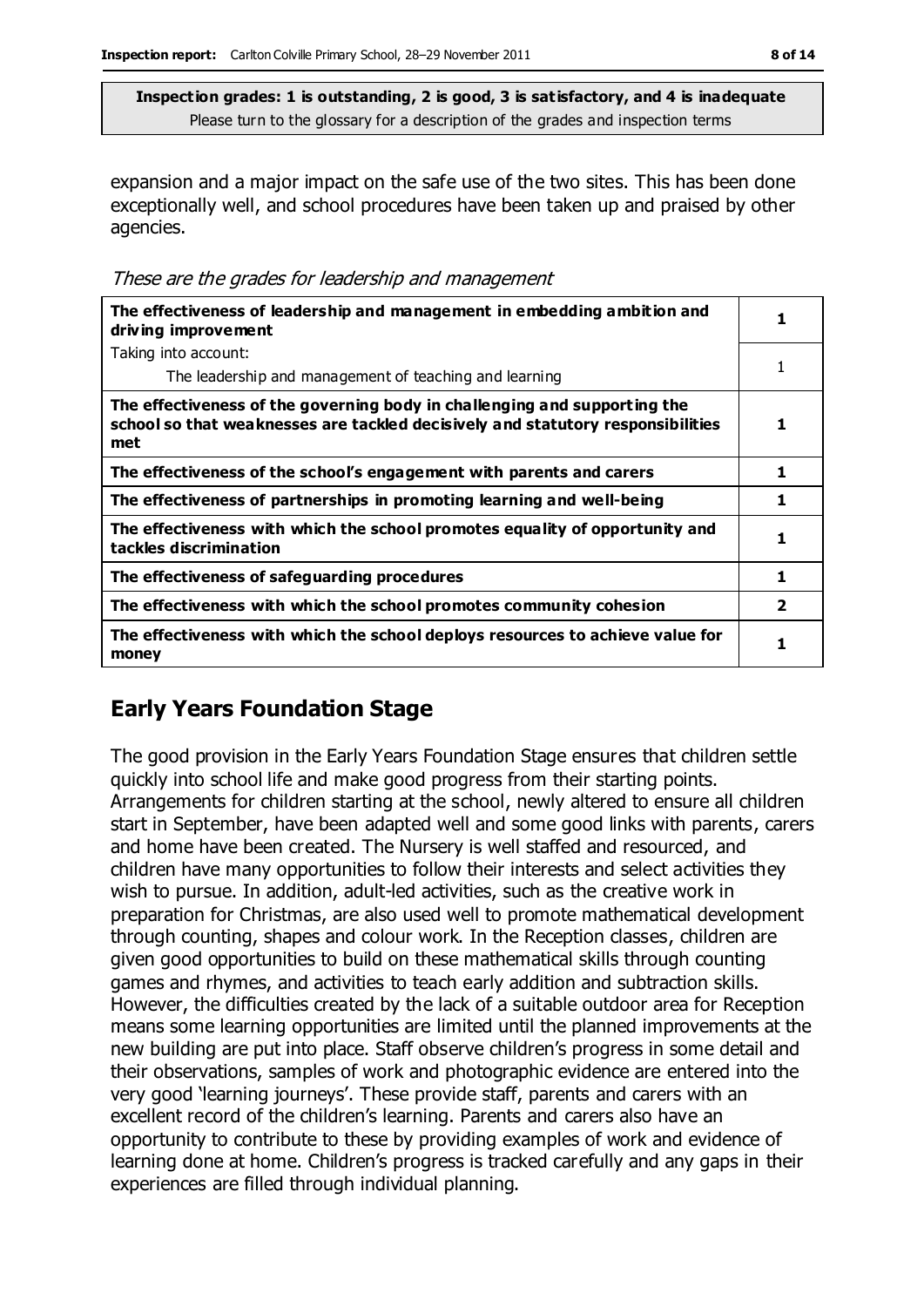These are the grades for the Early Years Foundation Stage

| Overall effectiveness of the Early Years Foundation Stage                    |  |
|------------------------------------------------------------------------------|--|
| Taking into account:                                                         |  |
| Outcomes for children in the Early Years Foundation Stage                    |  |
| The quality of provision in the Early Years Foundation Stage                 |  |
| The effectiveness of leadership and management of the Early Years Foundation |  |
| Stage                                                                        |  |

#### **Views of parents and carers**

The parents and carers who responded to the questionnaires were overwhelmingly positive in their views of the school. All of them agreed that the school kept their children safe. Almost all said their children make enough progress due to good teaching and that they are happy with their children's experience at the school. The inspection findings agree with these positive views and inspectors found many outstanding strengths throughout the school. A very small number of parents and carers felt that the school did not always respond to their suggestions and concerns. Inspectors looked into this and found that the school's engagement with parents and carers is excellent. Inspection evidence shows some very strong and effective communication between parents, carers and the school.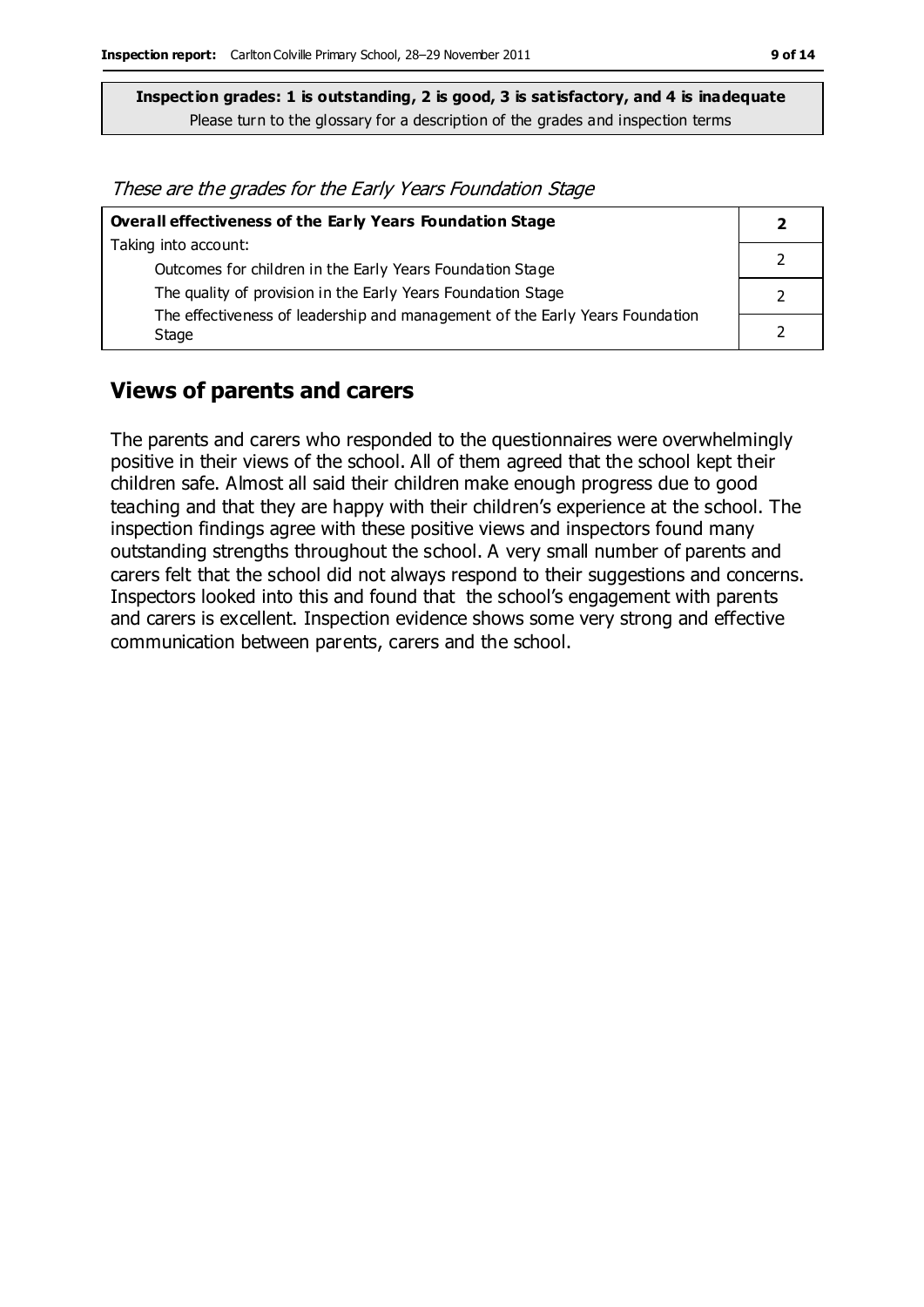#### **Responses from parents and carers to Ofsted's questionnaire**

Ofsted invited all the registered parents and carers of pupils registered at Carlton Colville Primary School to complete a questionnaire about their views of the school.

In the questionnaire, parents and carers were asked to record how strongly they agreed with 13 statements about the school.

The inspection team received 153 completed questionnaires by the end of the on-site inspection. In total, there are 446 pupils registered at the school.

| <b>Statements</b>                                                                                                                                                                                                                                       | <b>Strongly</b><br>agree |               | <b>Agree</b> |               | <b>Disagree</b> |               | <b>Strongly</b><br>disagree |               |
|---------------------------------------------------------------------------------------------------------------------------------------------------------------------------------------------------------------------------------------------------------|--------------------------|---------------|--------------|---------------|-----------------|---------------|-----------------------------|---------------|
|                                                                                                                                                                                                                                                         | <b>Total</b>             | $\frac{0}{0}$ | <b>Total</b> | $\frac{1}{2}$ | <b>Total</b>    | $\frac{0}{0}$ | <b>Total</b>                | $\frac{1}{2}$ |
| My child enjoys school                                                                                                                                                                                                                                  | 116                      | 76            | 34           | 22            | 2               | $\mathbf{1}$  | $\mathbf{1}$                | $\mathbf{1}$  |
| The school keeps my child<br>safe                                                                                                                                                                                                                       | 110                      | 72            | 43           | 28            | 0               | $\mathbf 0$   | $\Omega$                    | $\mathbf 0$   |
| The school informs me about<br>my child's progress                                                                                                                                                                                                      | 82                       | 54            | 67           | 44            | 4               | 3             | $\mathbf{0}$                | $\mathbf 0$   |
| My child is making enough<br>progress at this school                                                                                                                                                                                                    | 89                       | 58            | 63           | 41            | 0               | 0             | $\mathbf{0}$                | 0             |
| The teaching is good at this<br>school                                                                                                                                                                                                                  | 97                       | 63            | 55           | 36            | 0               | 0             | $\mathbf{0}$                | $\mathbf 0$   |
| The school helps me to<br>support my child's learning                                                                                                                                                                                                   | 91                       | 59            | 58           | 38            | $\overline{2}$  | 1             | $\mathbf{0}$                | $\mathbf{0}$  |
| The school helps my child to<br>have a healthy lifestyle                                                                                                                                                                                                | 80                       | 52            | 68           | 44            | 3               | 2             | $\mathbf{0}$                | 0             |
| The school makes sure that<br>my child is well prepared for<br>the future (for example<br>changing year group,<br>changing school, and for<br>children who are finishing<br>school, entering further or<br>higher education, or entering<br>employment) | 87                       | 57            | 58           | 38            | 1               | $\mathbf{1}$  | $\mathbf{0}$                | 0             |
| The school meets my child's<br>particular needs                                                                                                                                                                                                         | 87                       | 57            | 63           | 41            | $\overline{2}$  | 1             | $\mathbf{0}$                | 0             |
| The school deals effectively<br>with unacceptable behaviour                                                                                                                                                                                             | 76                       | 50            | 69           | 45            | 5               | 3             | $\mathbf{0}$                | $\mathbf{0}$  |
| The school takes account of<br>my suggestions and<br>concerns                                                                                                                                                                                           | 71                       | 46            | 73           | 48            | $\mathbf{1}$    | $\mathbf{1}$  | $\mathbf{0}$                | $\mathbf{0}$  |
| The school is led and<br>managed effectively                                                                                                                                                                                                            | 90                       | 59            | 60           | 39            | 1               | 1             | $\mathbf 0$                 | $\pmb{0}$     |
| Overall, I am happy with my<br>child's experience at this<br>school                                                                                                                                                                                     | 102                      | 67            | 50           | 33            | 1               | 1             | 0                           | 0             |

The table above summarises the responses that parents and carers made to each statement. The percentages indicate the proportion of parents and carers giving that response out of the total number of completed questionnaires. Where one or more parents and carers chose not to answer a particular question, the percentages will not add up to 100%.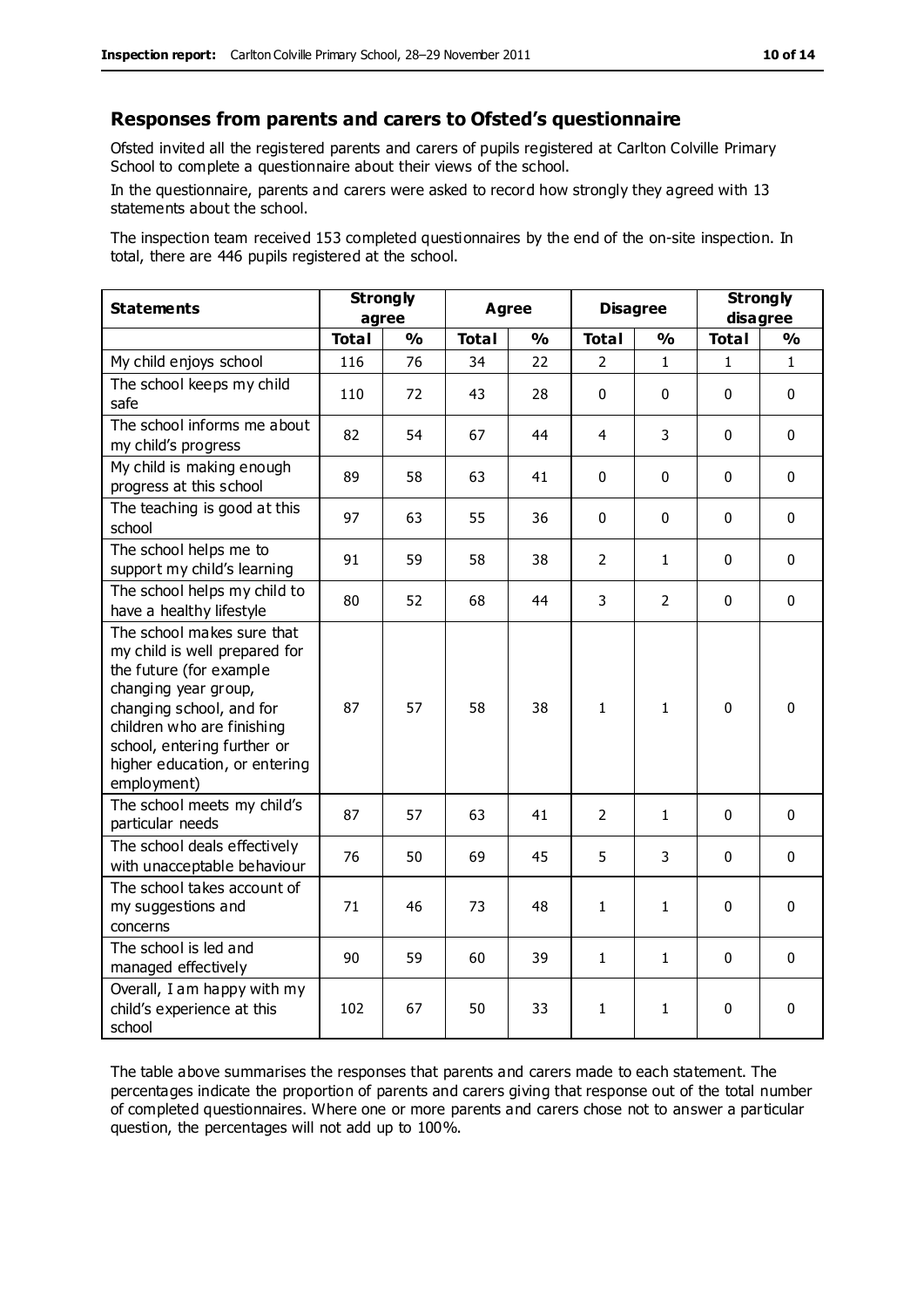# **Glossary**

## **What inspection judgements mean**

| Grade   | <b>Judgement</b> | <b>Description</b>                                            |
|---------|------------------|---------------------------------------------------------------|
| Grade 1 | Outstanding      | These features are highly effective. An outstanding           |
|         |                  | school provides exceptionally well for all its pupils' needs. |
| Grade 2 | Good             | These are very positive features of a school. A school        |
|         |                  | that is good is serving its pupils well.                      |
| Grade 3 | Satisfactory     | These features are of reasonable quality. A satisfactory      |
|         |                  | school is providing adequately for its pupils.                |
| Grade 4 | Inadequate       | These features are not of an acceptable standard. An          |
|         |                  | inadequate school needs to make significant                   |
|         |                  | improvement in order to meet the needs of its pupils.         |
|         |                  | Ofsted inspectors will make further visits until it           |
|         |                  | improves.                                                     |

## **Overall effectiveness of schools**

|                       |                    |      | Overall effectiveness judgement (percentage of schools) |                   |
|-----------------------|--------------------|------|---------------------------------------------------------|-------------------|
| <b>Type of school</b> | <b>Outstanding</b> | Good | <b>Satisfactory</b>                                     | <b>Inadequate</b> |
| Nursery schools       | 43                 | 47   | 10                                                      |                   |
| Primary schools       | 6                  | 46   | 42                                                      |                   |
| Secondary             | 14                 | 36   | 41                                                      |                   |
| schools               |                    |      |                                                         |                   |
| Sixth forms           | 15                 | 42   | 41                                                      | 3                 |
| Special schools       | 30                 | 48   | 19                                                      |                   |
| Pupil referral        | 14                 | 50   | 31                                                      |                   |
| units                 |                    |      |                                                         |                   |
| All schools           | 10                 | 44   | 39                                                      |                   |

New school inspection arrangements were introduced on 1 September 2009. This means that inspectors now make some additional judgements that were not made previously.

The data in the table above are for the period 1 September 2010 to 08 April 2011 and are consistent with the latest published official statistics about maintained school inspection outcomes (see [www.ofsted.gov.uk\)](http://www.ofsted.gov.uk/).

The sample of schools inspected during 2010/11 was not representative of all schools nationally, as weaker schools are inspected more frequently than good or outstanding schools.

Percentages are rounded and do not always add exactly to 100.

Sixth form figures reflect the judgements made for the overall effectiveness of the sixth form in secondary schools, special schools and pupil referral units.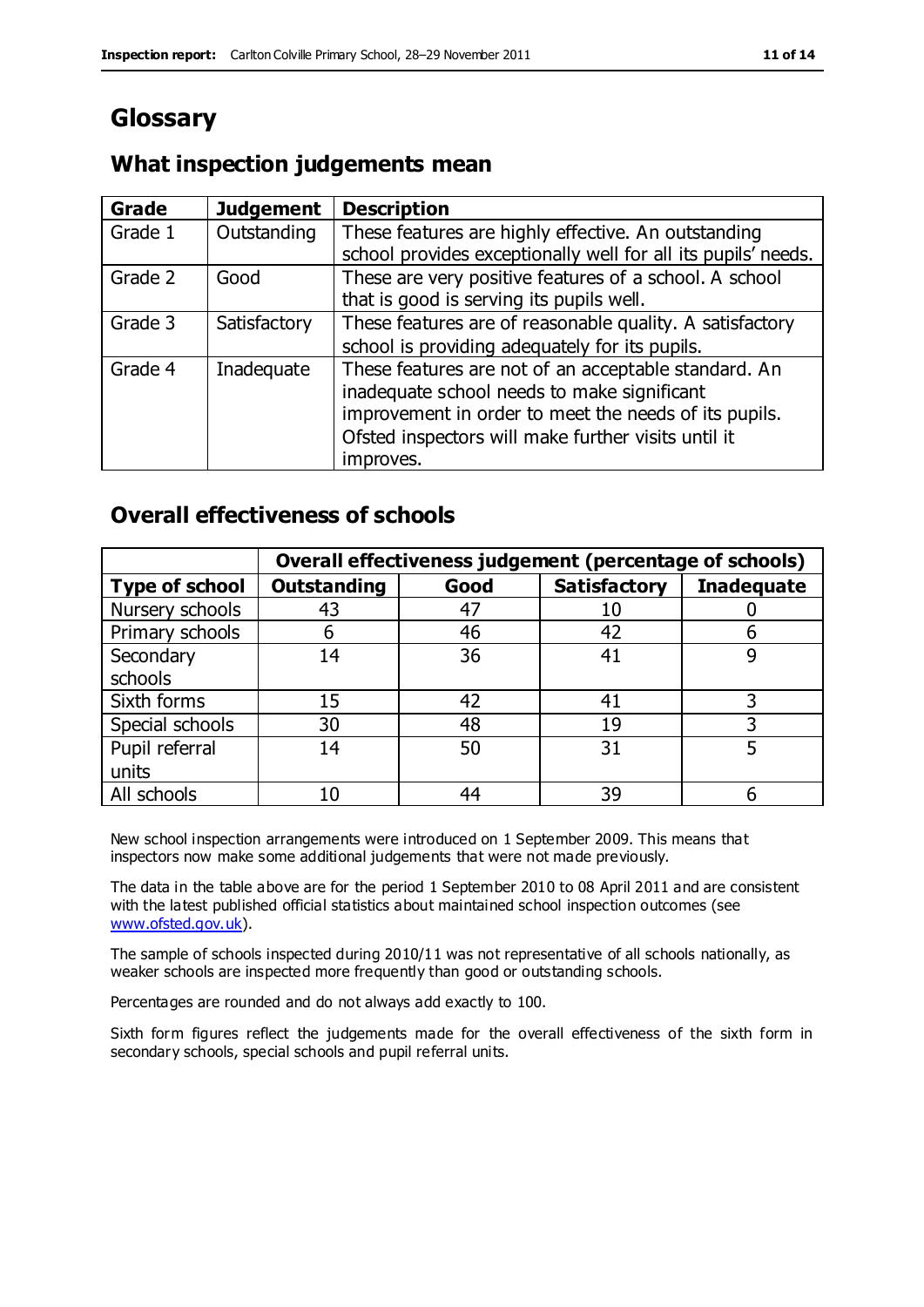# **Common terminology used by inspectors**

| Achievement:                  | the progress and success of a pupil in their<br>learning, development or training.                                                                                                                                                                                                                                           |
|-------------------------------|------------------------------------------------------------------------------------------------------------------------------------------------------------------------------------------------------------------------------------------------------------------------------------------------------------------------------|
| Attainment:                   | the standard of the pupils' work shown by test and<br>examination results and in lessons.                                                                                                                                                                                                                                    |
| Capacity to improve:          | the proven ability of the school to continue<br>improving. Inspectors base this judgement on what<br>the school has accomplished so far and on the<br>quality of its systems to maintain improvement.                                                                                                                        |
| Leadership and management:    | the contribution of all the staff with responsibilities,<br>not just the headteacher, to identifying priorities,<br>directing and motivating staff and running the<br>school.                                                                                                                                                |
| Learning:                     | how well pupils acquire knowledge, develop their<br>understanding, learn and practise skills and are<br>developing their competence as learners.                                                                                                                                                                             |
| <b>Overall effectiveness:</b> | inspectors form a judgement on a school's overall<br>effectiveness based on the findings from their<br>inspection of the school. The following judgements,<br>in particular, influence what the overall<br>effectiveness judgement will be.                                                                                  |
|                               | The school's capacity for sustained<br>×<br>improvement.<br>Outcomes for individuals and groups of<br>п<br>pupils.<br>The quality of teaching.<br>The extent to which the curriculum meets<br>pupils' needs, including, where relevant,<br>through partnerships.<br>The effectiveness of care, guidance and<br>■<br>support. |
| Progress:                     | the rate at which pupils are learning in lessons and<br>over longer periods of time. It is often measured<br>by comparing the pupils' attainment at the end of a<br>key stage with their attainment when they started.                                                                                                       |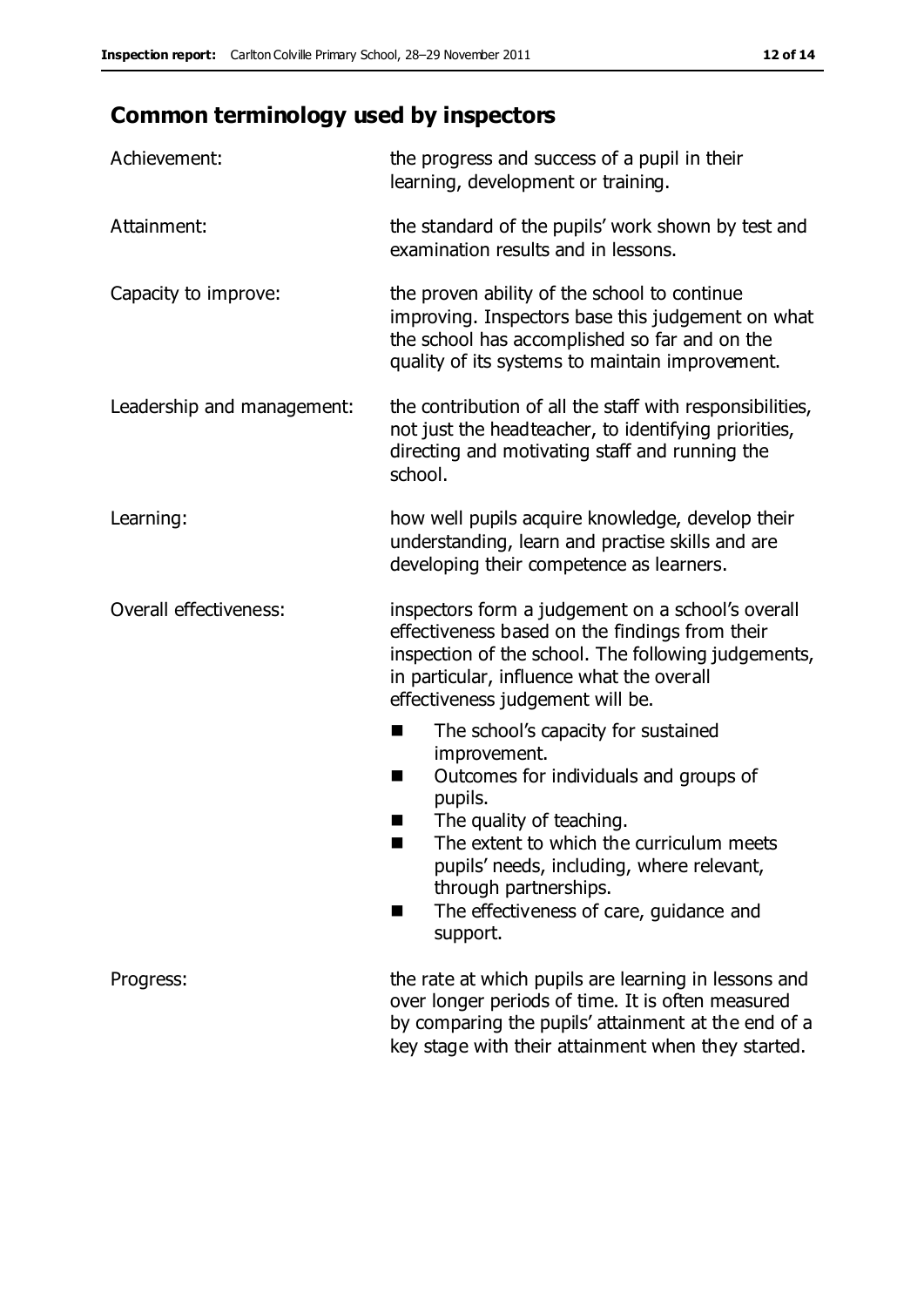#### **This letter is provided for the school, parents and carers to share with their children. It describes Ofsted's main findings from the inspection of their school.**



30 November 2011

Dear Pupils

#### **Inspection of Carlton Colville Primary School, Lowestoft, NR33 8DG**

Thank you for the way you welcomed the inspectors to your school recently. We really enjoyed our visit and talking with many of you about your school. We especially enjoyed seeing your excellent behaviour and how much you clearly enjoyed your learning. It was a very interesting time to visit, as you have just started to have a Year 6 for the first time and are in the middle of moving to the new building. We really enjoyed seeing your art and design work.

Carlton Colville is an outstanding school and it is to everybody's credit that this has continued even though the school is growing and changing so much. We are sure that it will continue to improve in the future because you are all working so hard together to make it successful. The headteacher provides outstanding leadership and the work of all the staff is of high quality. As a result, you are making excellent progress in reading, writing and mathematics and reaching exceptionally high standards. There are, however, a few times when teachers could give those of you who find learning easier some more challenging things to do, and also help you understand better what you need to do to get to the next level. You have an excellent understanding of how to stay healthy and safe. In addition, you attend school regularly and this helps teachers to help you learn. You are learning your basic skills extremely well and this is helping you to prepare for secondary school and your future lives.

We have asked the school to ensure that the move to the new building is as smooth as possible so your learning is not disrupted and also make sure there is enough space for outdoor learning, especially for the children in the Early Years Foundation Stage. Thank you again for your friendliness and help. We hope you continue to enjoy your time at Carlton Colville and keep working hard.

Yours sincerely

Geof Timms Lead inspector